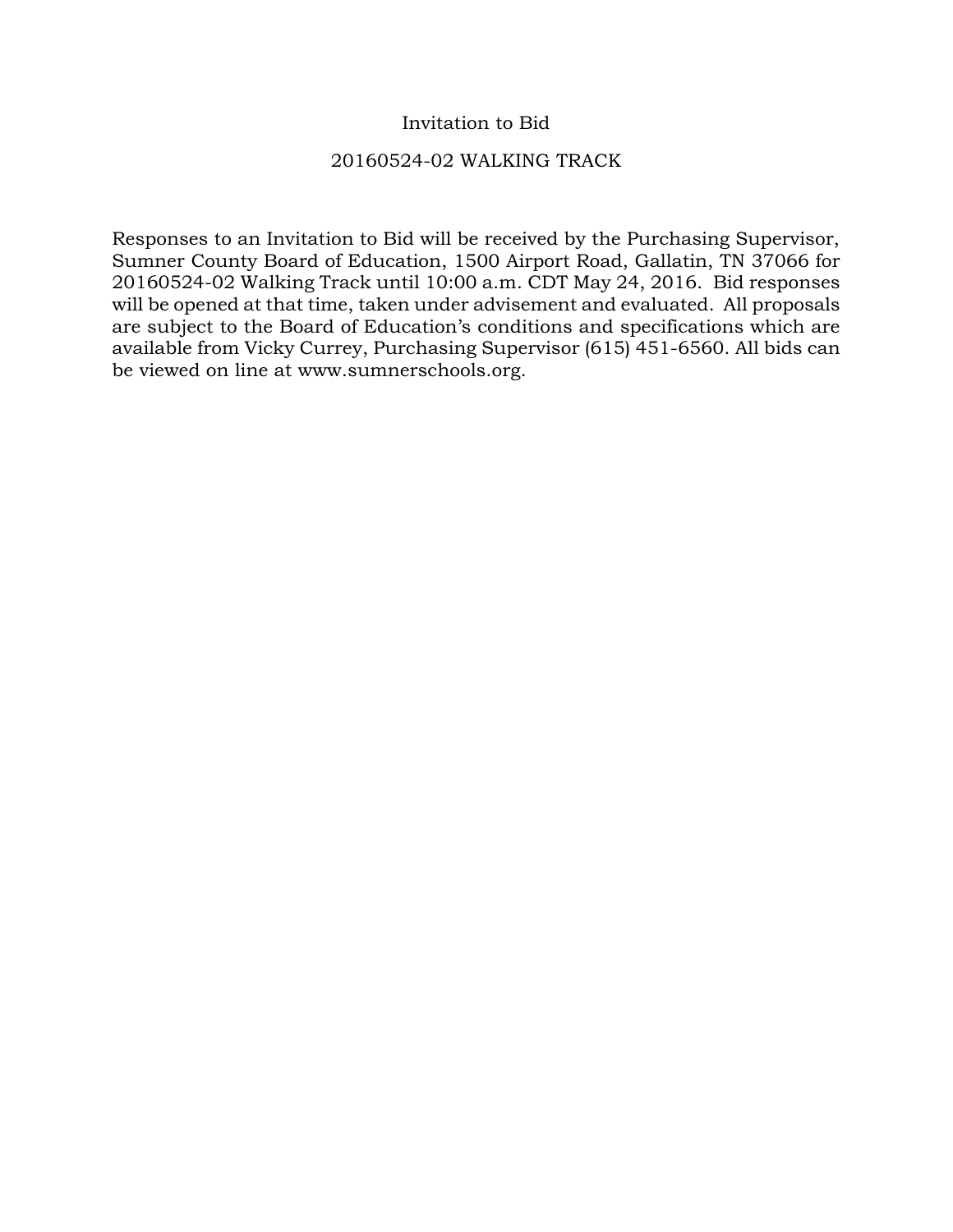#### **NOTICE TO RESPONDENTS**

Responses to an Invitation to Bid will be received by the Purchasing Supervisor in the SUPPORT SERVICE FACILITY CONFERENCE ROOM, Sumner County Board of Education 1500 Airport Road Gallatin, TN 37066. They will be received until **10:00 A.M. Local Time May 24, 2016** for **20160524-02 WALKING TRACK**, at which time the responses will be opened, taken under advisement and evaluated. *BIDS WILL BE POSTED ON www.sumnerschools.org* 

**GENERAL REQUIREMENTS AND CONDITIONS** 

-------------------------------------------------------------------------------------------------------------------------------

- 1. The Sumner County Board of Education reserves the right to accept or reject any and/or all responses in whole or in part, and to waive informalities therein.
- 2. Any responses received after the scheduled closing time for the receipt for responses will not be considered.
- 3. If a mistake is discovered after the responses are received, only the Sumner County Board of Education may allow the respondent to withdraw the entire response.
- 4. Partial payments will not be approved unless justification for such payment can be shown. Terms will be net 30 days.
- 5. Payment will not be made until the said **20160524-02 WALKING TRACK** are inspected and approved as meeting all specifications by persons appointed by the Sumner County Board of Education.
- 6. Responses submitted must be in a sealed envelope and marked on the outside as follows:

#### **RESPONSE: 20160524-02 WALKING TRACK DEADLINE: May 24, 2016 @ 10:00 A.M.**

- 7. Facsimile responses will not be considered.
- 8. If a successful bidder violates any terms of their bid, the contract, school board policy or any law they may be disqualified from bidding for a period of two years for minor violations or longer for major violations. Bids from disqualified bidders will not be accepted during the period of disqualification.
- 9. Prices quoted on the response (if any) are to be considered firm and binding until the said **20160524-02 WALKING TRACK** are in the possession of the Sumner County Board of Education.
- 10. No purchase or contract is authorized or valid until the issuance of a Board Purchase Order in accordance with Board Policy. No Board Employee is authorized to purchase equipment, supplies or services prior to the issuance of such a Purchase Order.
- 11. Any deviation from these stated terms, specifications and conditions must be coordinated with and approved in writing by the Purchasing Supervisor, Vicky Currey (615) 451-6560.
- 12. All bids that exceed \$25,000 must have the Company Name, License Number Expiration Date thereof and License Classification of Contractor listed on outside of sealed envelope. As required by State of Tennessee Code Annotated 62-6-119.
- 13. The awarded bidder will be required to post a performance and payment bond in the amount of 25% of the contract price if it exceeds \$100,000 as stated by State of Tennessee Code Annotated 12-4-201.
- 14. If the project cost in excess of \$25,000 a performance bond must be secured by the requesting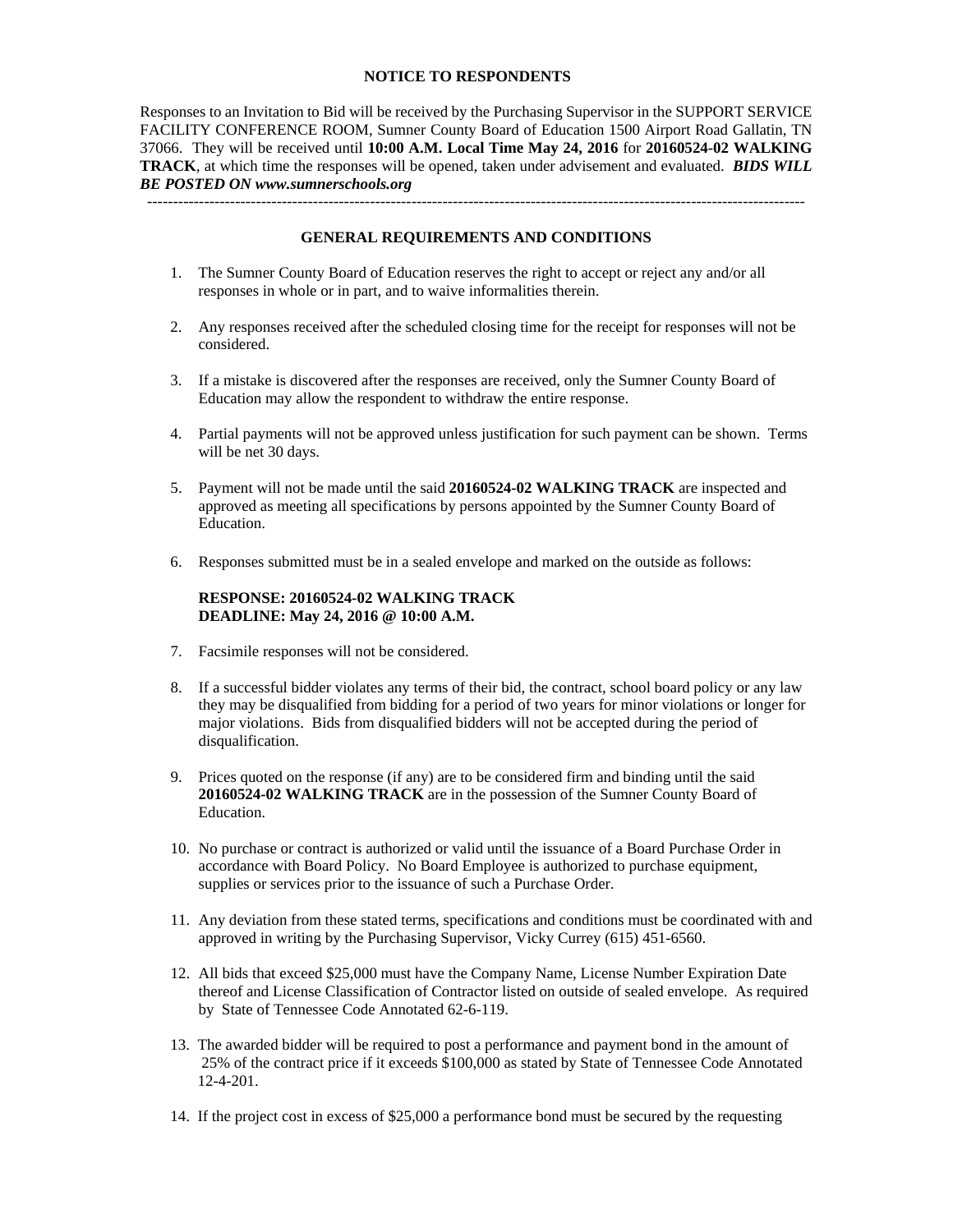# **20160524-02 WALKING TRACK**

The Sumner County Board of Education, herein known as "School System", is soliciting bids for the completion of a walking track. Refer to the following specifications:

# **SPECIFIC INFORMATION**

Bid must be valid through 4/30/2017

### **Jobsite:** Multiple Schools

The awarded contractor shall be responsible to grad, form, pour and finish a concrete walking track.

The School System shall provide bid for the concrete and base rock. Contractor must pick up and deliver to site

### **Walking Track**

- $\geq$  660 ft.( Length) x 8ft.(width)
- $\triangleright$  Oval Shape

#### **Walking Track**

- $\geq$  660 ft.( Length) x 6ft (width)
- Oval Shape

### **Concrete**

- $\triangleright$  Includes remesh wire panels
- $\geq 4$  in. thick
- 3000 psi

#### **Labor**

 Grade Site Includes but on limited to:

- $\triangleright$  Removal of grass/dirt
- $\triangleright$  4in rock base compacted
- $\triangleright$  Install drainage pipe (if applicable
- Construct Forms
- $\triangleright$  Pour concrete
- $\triangleright$  Must be poured flush with grade
- $\triangleright$  Expansion joints cut every 10 ft.
- A Pre-bid Conference will be held 10:00 A. M. local time, on Wednesday May 18, 2016 at Benny Bills Elementary School, 1030 Union School Rd , Gallatin, TN 37066

All work shall be inspected by School System designee prior to approval for payment.